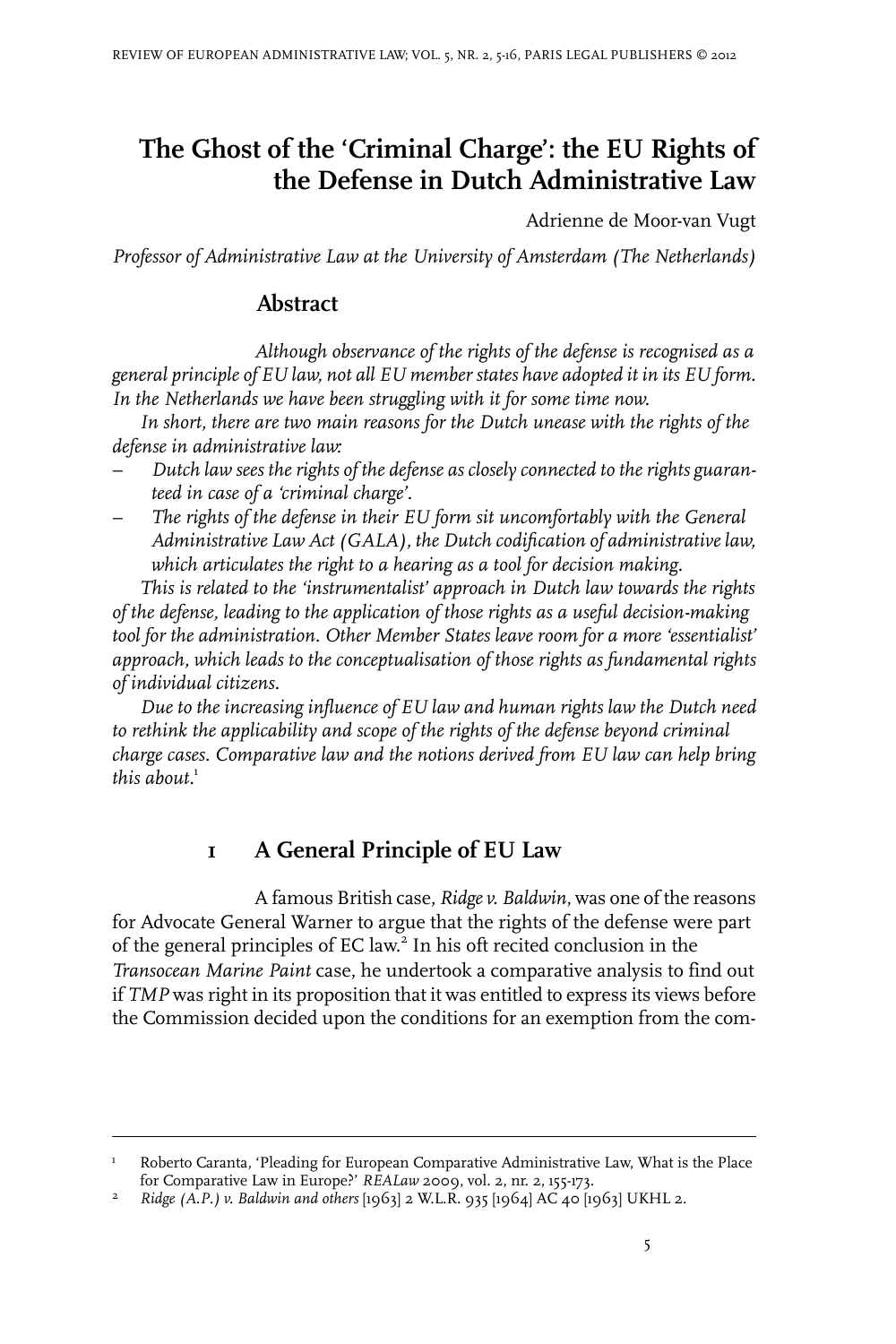petition rules.<sup>3</sup> Since then, the rights of the defense form a series of rights that must be guaranteed in a procedure that lies within the scope of EU law. 4 The core of the rights entails the general rule that a person whose interests are adversely affected by a decision taken by a public authority must be given the opportunity to make his point of view known. This rule requires that a person or an undertaking be clearly informed, in good time, of the essence of the decision the authority intends to take and that they must have the opportunity to submit their observations to the authority. In order to do so, access must be granted to the files that form the basis of the proposed decision.<sup>5</sup> Also, in case the party affected seeks legal assistance, the confidential nature of written communications between lawyer and client needs to be respected (legal professional privilege).

The *TMP* case was a landmark in the development of the rights of the defense, which laid the foundation for a crossover of the rights of the defense from competition law to other fields of EC law. From there, the rights jumped over to national law through the implementation of the EC law concerned, while at the same time the European Court of Human Rights (ECrtHR) elaborated upon its case law of a fair hearing before an administrative sanction is imposed.

When the Dutch General administrative law act (GALA) was evaluated a few years ago, legal scholars proposed to bring Dutch law in line with EU law and codify the rights of the defense in the GALA. $^6$  The advisory committee to the government (of which I was a member) did not support the suggestion. It held that the legislator should be reluctant to put vague general principles into rules, because it could trigger (unwanted) questions.<sup>7</sup> It may well be, that these questions do not pertain to the right to a hearing but to the rights that accompany the right to a hearing: legal counsel, access to files, time for preparation. These questions may also lead to new discussions about the nature of the decision involved, since in the Dutch debate the rights of the defense have always been so closely linked to that of the 'criminal charge'. The Dutch legislator is keen to avoid the label 'criminal charge', when introducing new legal instruments that affect the rights and interests of the individual. The efforts to follow up on the procedural guarantees are seen as costly and time-consuming and standing in the way of efficient administration.

<sup>&</sup>lt;sup>3</sup> Case 17/74 *Transocean Marine Paint* [1974] ECR 1063.

Case C-349/07 *Sopropé − Organizações de Calçado Lda v Fazenda Pública* [2008] ECR I-10369. <sup>4</sup>

See Simone White, 'Rights of the Defence in Administrative Investigations: Access to the File in EC Investigations', *REALaw* 2004, vol. 2, nr. 1, 57-69. 5

R.J.G.M. Widdershoven c.s., *Derdeevaluatie van de Algemene wet bestuursrecht 2006, De Europese* 6 *agenda van de Awb*, Den Haag: Boom Juridische uitgevers 2007.

Commissie Evaluatie Awb III, *Derde Evaluatie van de Algemene wet bestuursrecht 2006, Toepassing en effecten van de Algemene wet bestuursrecht 2002-2006*, Den Haag: Boom Juridische uitgevers 2007, p. 53. 7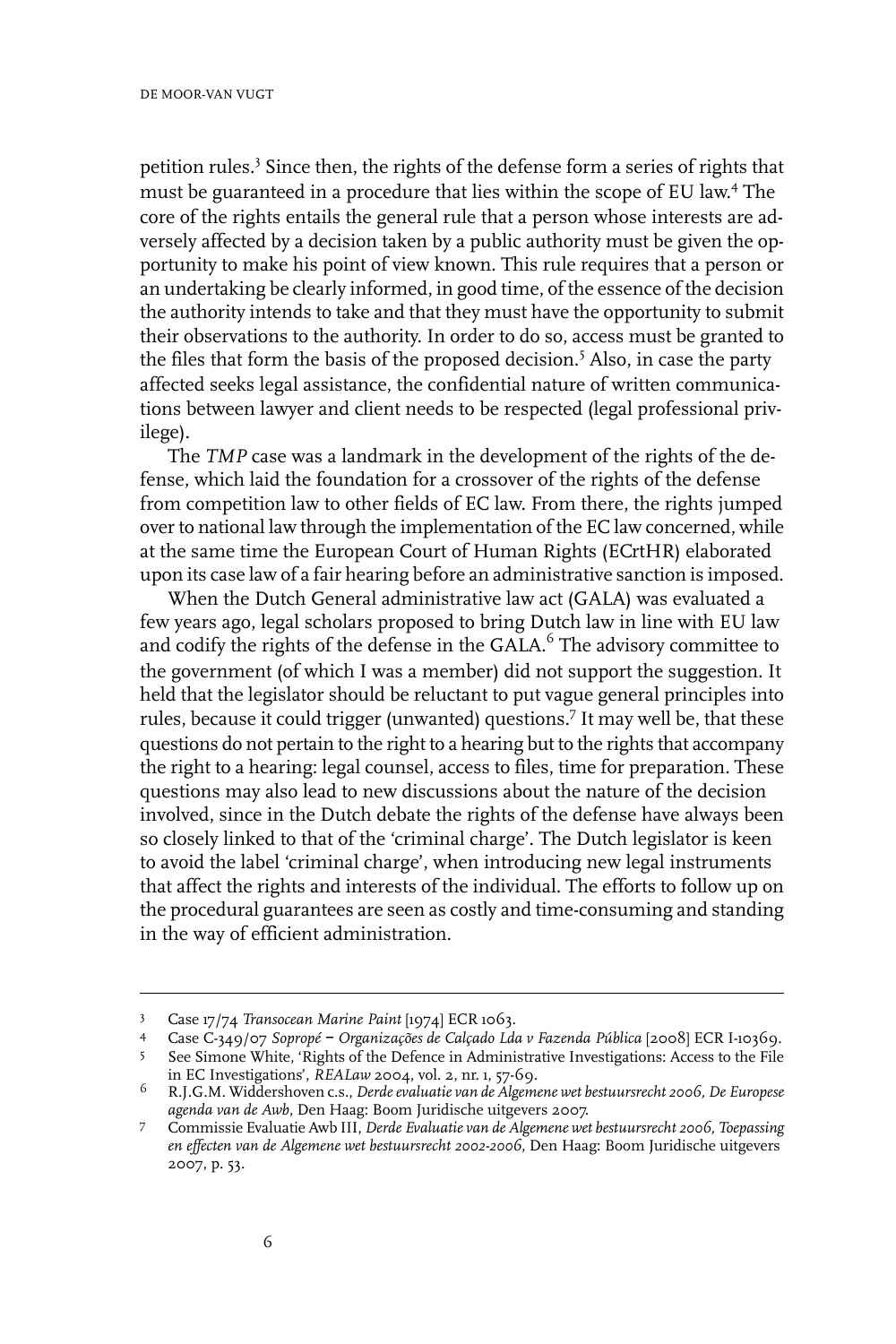In the following paragraphs the different approaches of the rights of the defense in the UK, France and the Netherlands will be discussed. It will be shown that the Dutch doctrine can be reconciled with EU law if the Dutch acknowledge that respecting the rights of the defense does not necessarily mean that the decision involved must be labeled as a 'criminal charge'.

#### **2 Instrumentalist and Essentialist Approaches**

At this point it is useful to cite Barbier de La Serre, who wrote an interesting article about procedural justice in EU case-law. <sup>8</sup> He observes that considerations relating to both the social functions as well as to the very substance of the rights of the defense play a decisive role in setting their scope of application and forms of exercise. He distinguishes two different approaches in the EU case law. The first is an instrumental approach, which focuses on the common interest goals advanced by the rights of the defense, such as correct decision-making. The second is an 'essentialist' approach, focused on the protection of participation of individuals independent from their contribution to the public interest, such as in quasi-judicial decision-making.

From there, Barbier de la Serre draws up a catalogue of criteria in order to identify and understand the factors which tend to influence the EU Court when it adjusts the rights of the defense to the specific circumstances of each case. This makes it possible to identify several circumstances that, as a general matter, make it probable that outside of clear-cut situations the rights of the defense will be acknowledged and/or increased in their intensity. The cases in where the Court finds it necessary to grant further rights are related to situations in which protection of (fundamental) rights are at stake. The cases where the Court is reluctant to acknowledge the rights of the defense the cost – benefit balance works out to the advantage of the administration rather than the party whose interests are involved.

The catalogue runs as follows. The rights of the defense will be acknowledged and/or increased in their intensity, where

- i. the authority enjoys a wide margin of appreciation,
- ii. the party's participation may contribute substantially to the overall quality of the decision;
- iii. the procedure concerns a field in which the authority enjoys strong investigative powers;
- iv. the decision to be taken involves an appreciation of the party's behavior and/or could be injurious to that party's reputation;

See Eric Barbier de La Serre, 'Procedural Justice in the European Community Case-law concerning the Rights of the Defence: Essentialist and Instrumental Trends', *European Public Law* 2006, no. 2: 225-250. 8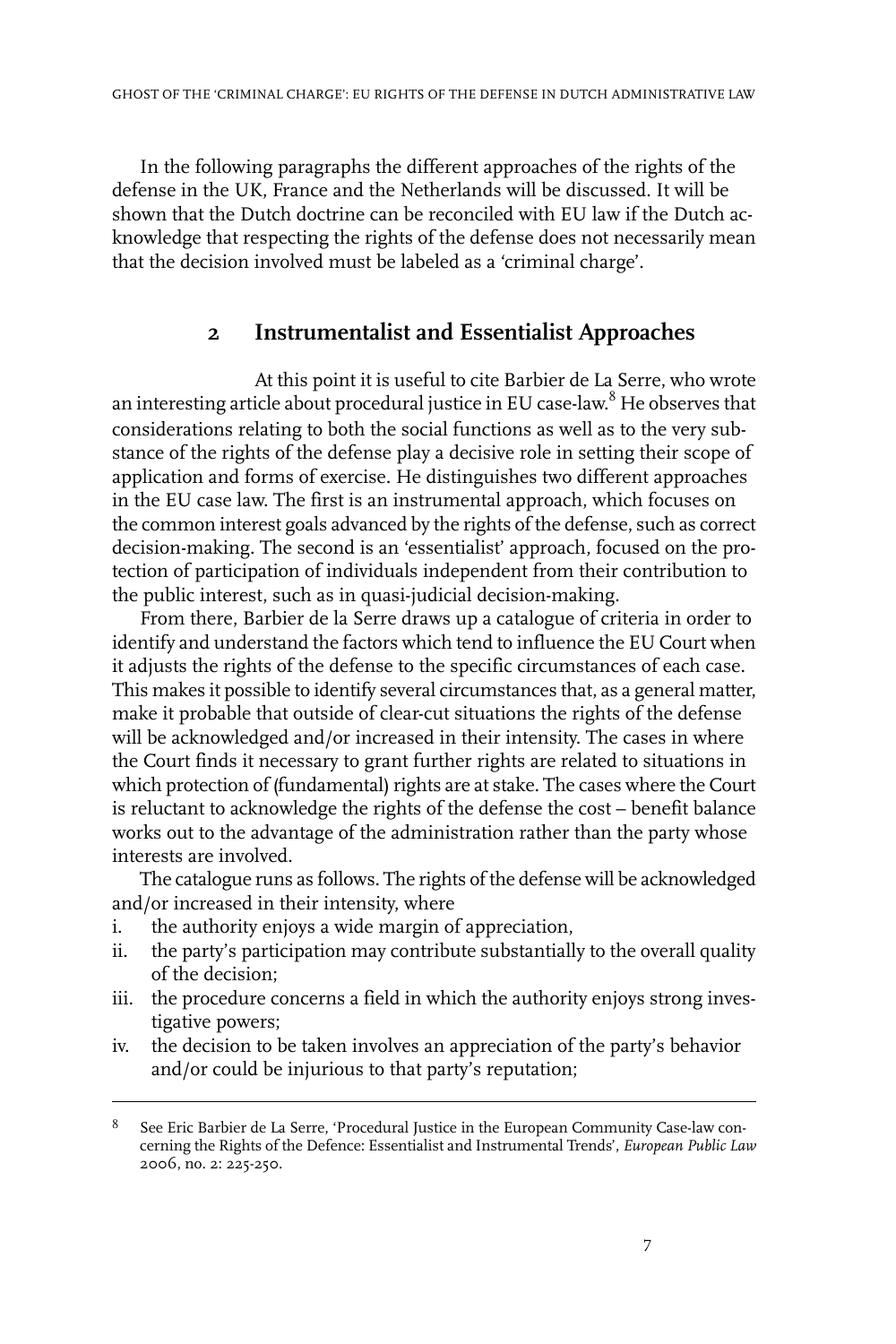- v. the exercise of the rights of the defense entails no excessive material costs;
- vi. failure to exercise the rights of the defense would entail significant moral costs, in that sense that a decision may not be accepted by the parties involved.

This means the acknowledgment of the rights of the defense does not need to have an all or nothing approach and can benefit from a more subtle categorisation. It is this differentiating line of thinking that might help to solve the problem the Dutch have with acknowledging the rights of the defense in administrative law outside the scope of a criminal charge case (within the meaning of Article 6 ECRM). Before we turn to the Netherlands we will spend the following paragraphs showing how the rights of the defense have developed in the UK and France, the two homes of the rights of the defense in EU law and the European Convention on Human Rights.

#### **3 The Origins of the Rights of the Defense in UK Law**

In 1958, the Brighton watch committee decided to dismiss their chief constable Ridge.<sup>9</sup> He had been acquitted from charges of corruption but the judge in the case suggested that the Brighton Police force look for a new chief constable. The watch committee then decided to dismiss him anyway. Four years later, the House of Lords ruled that this decision was ineffective. Among the conclusions of the majority of the House was that natural justice required a hearing to have been given to the chief constable before his dismissal and that in the absence of a hearing the dismissal was invalid. The question was not a simple one of whether or not Ridge should be dismissed. There were several possible courses open to the watch committee, either dismissing him or requiring him to resign. The difference between the two is that dismissal involved forfeiture of pension rights, whereas requiring him to resign did not. Ridge's real interest in the case was to try and save his pension rights.

As became clear from the cases cited by Lord Reid, the angle from which the case was considered was that of the applicability of the principles of natural justice, the 'essentialist' approach. Natural justice is comprised of two rules, the rule against bias (impartiality) and the right to be heard (also referred to as fairness). One immediately thinks of article 6 of the European Convention, which indeed is an expression of these rules that themselves go back to Roman law. 10

*Ridge v. Baldwin*, cited above. <sup>9</sup>

<sup>&</sup>lt;sup>10</sup> Nemo auditor in causa sua, Audi et alteram partem.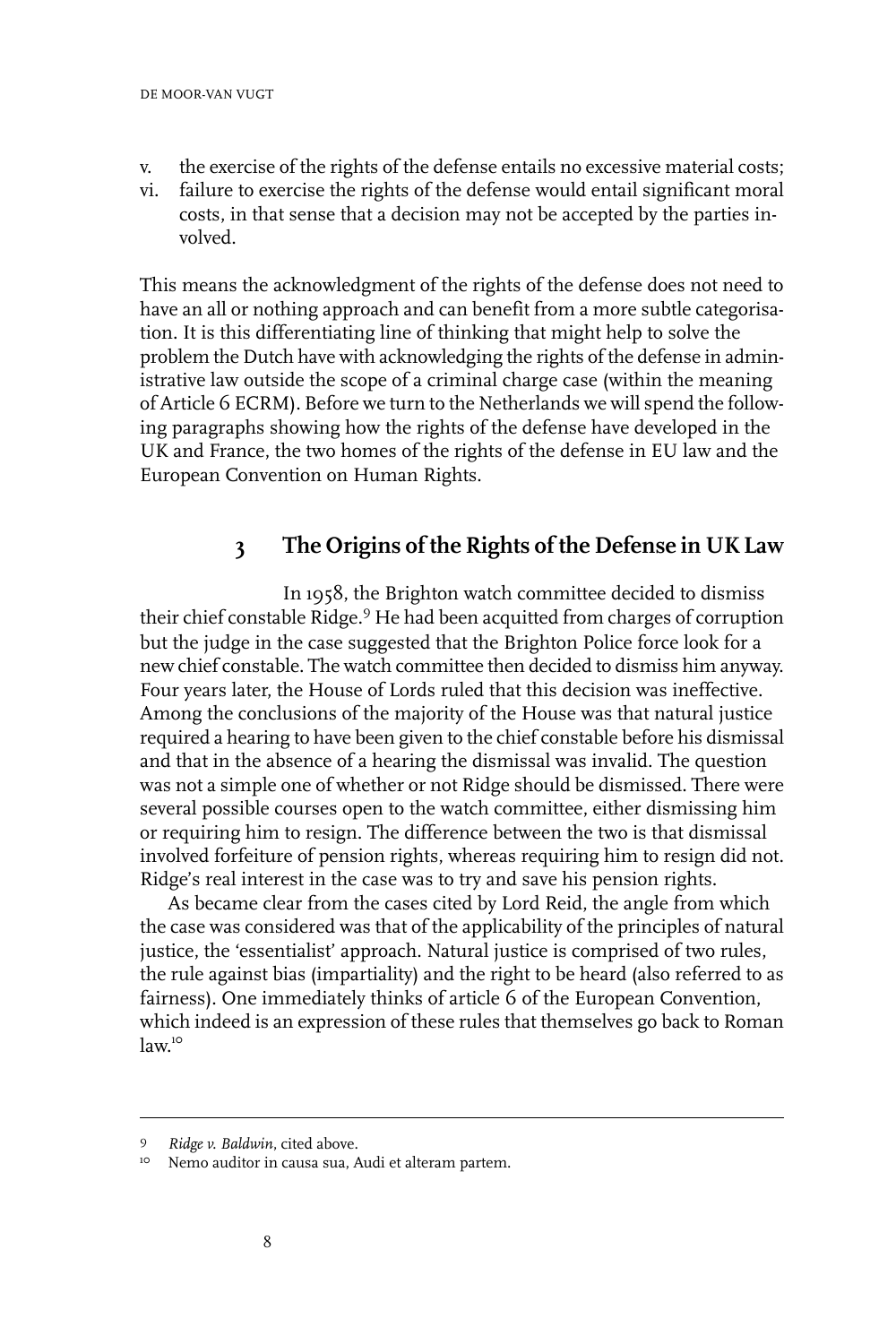In applying the rules of natural justice, British courts at the time adopted a two-tier approach. First, they would ascertain the duty to apply the rules of natural justice. Second, they would examine if one of the two rules (or both) had been broken. The answer to the first question was a difficult one. The general opinion seemed to be that natural justice must be observed if there is a duty to act judicially. But when is that the case? It turned out, that in a long line of precedents it had been decided that this duty exists when one was acting as a tribunal. And this was the case when a person or body was required to give a hearing, for this duty was the hallmark of a tribunal.<sup>11</sup>

In *Ridge v. Baldwin* Lord Reid put an end to this circular way of reasoning, and, as Warner did in his conclusion of the TMP case cited above, he went back to an older precedent. In Reid's search for precedents it became clear that the essence of the matter would lie in actions that may affect property rights and privileges.<sup>12</sup> In the Wandsworth case, cited by Reid, it was an action to demolish a building that had not been properly notified to the authorities. In that case, Justice Byles said that 'although there are no positive words in a statute requiring that the party shall be heard, yet the justice of the common law will supply the omission of the legislature.' In short, the right to be heard should have been granted, because the fundamental right of property was affected.

Although the theory of the applicability of the principles of natural justice and the right to be heard was clarified, the language stayed: judicial and quasijudicial decisions require a hearing.

## **4 The Origins of the Rights of the Defense in French Law**

In France, the famous case of *Dame Veuve Trompier-Gravier* still leads when it comes to the rights of the defense, or *les droits de la défense*, as the French call them.<sup>13</sup> Dame Trompier owned a newsagent's shop and had a permit to sell newspapers, which was revoked after she allegedly had tried to blackmail the manager of the stand. The Conseil d'Étatruled that such a decision should not have been made without giving la Dame the opportunity to express her views on the allegation. Commissaire du gouvernement Chenot explained in his conclusion that two conditions must be fulfilled. First, the administrative decision must entail a sanction for the person affected, which means that the decision aims to suppress wrongful conduct. Second, the decision must be sufficiently severe. Decisions which take away an advantage, a capacity or which

See A.W. Bradley , 'A Failure of Justice and Defect of Police: A Commentary on Ridge v. Baldwin', *The Cambridge Law Journal* (Apr. 1964), Vol. 22, No. 1, p. 83-107 (95). 11

<sup>&</sup>lt;sup>12</sup> Cooper *v. Wandsworth Board of Works* (1863) 14 C.B.N.S. 180.

CE 5 Mai 1944, *Dame veuve Trompier-Gravier*, *Rec. Lebon*, p. 133. <sup>13</sup>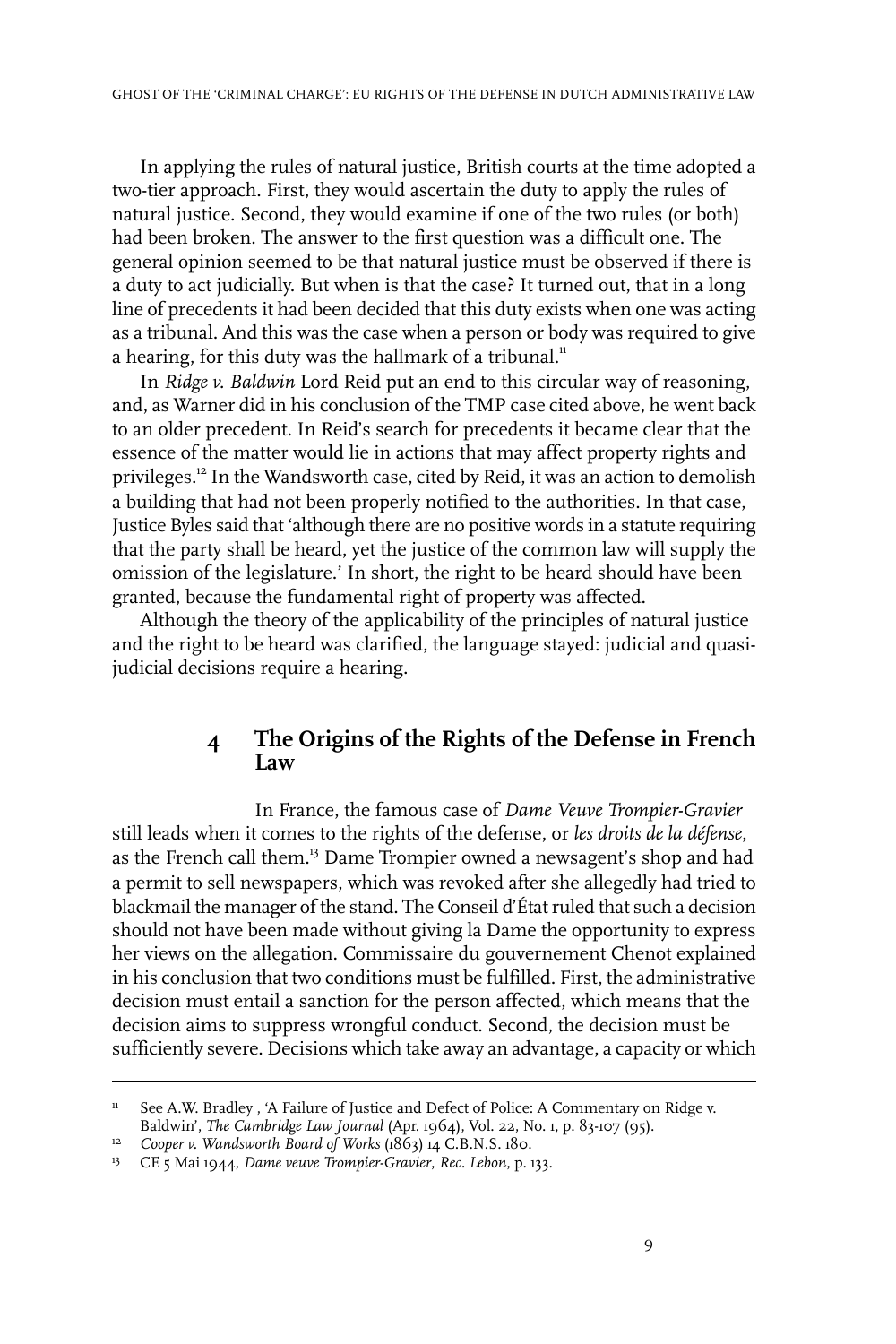deny a public service are considered to be severe.<sup>14</sup>In other words, the fact that a person is affected in his moral or material interests invokes the rights of the defense if the harm is sufficiently severe. The scope of the rights extended in later years to rejections of an application based on information not provided by the applicant himself, something that we find in the Dutch GALA as well.<sup>15</sup>

The right has been derived from earlier case law concerning judicial procedures and from legislation concerning civil servants.<sup>16</sup> The rights of the defense are considered as belonging to the *principes généraux du droit publique* (the general principles of public law). A real boost to the right to a hearing in administrative procedures was given by the enactment of legislation concerning the duty to state reasons.<sup>17</sup> Up to 1979, French authorities did not have the obligation to explain their decisions to the addressees. The duty to underpin decisions with adequate reasons was considered to help the courts in their scrutiny of the legality of those decisions.<sup>18</sup> If a French authority refused to explain to the court, the court would summon the authority to hand over the file and find out itself whether or not the decision was *ultra vires*. This would leave the party involved with a difficult choice. He could bring the matter before the court just to find out the reasons and in hindsight conclude that the action had been pointless. On the other hand, not knowing the reasons for the decision he could forgo any attempt to use legal remedies and avoid the risk of expensive legal proceedings with an unpredictable outcome. The 1979 legislation put this to an end and required the statement of reasons for specific sorts of decisions. The categories all have in common the fact that they can seriously affect the legal position of interested parties, be it by way of a sanction, by the denial or revocation of permits, or by the stipulation of certain conditions in favourable decisions etc.

The duty to state reasons was consequently linked to the right to be heard and its accessory rights.<sup>19</sup> It can be observed, that the rights of the defense in France are, once applicable, and similarly to the UK, closely linked to (judicial and) quasi-judicial decisions. When we look at the doctrine in France, these procedural duties stem from the conviction that public authorities are perform-

<sup>&</sup>lt;sup>14</sup> See the French report to the Association des Conseils d'Etat et des Juridictions administratives suprêmes de l'Union européenne, 9e colloque du 16 au 19 mai 1984 à Dublin: 'Le droit de la défense devant l'administration et devant le juge de celle-ci', p. 7 (www.juradmin.eu/ colloquia/1984/france.pdf).

CE 25 Novembre 1994, *Palem*, *Rec. Lebon*, p. 753. <sup>15</sup>

CE 20 Juin 1913, *Téry*, *Rec. Lebon*, p. 736. Article 65 Loi du 22 avril 1905 portant fixation du 16 budget des dépenses et des recettes de l'exercice 1905.

 $^{17}$  Loi n° 79-587 du 11 juillet 1979 relative à la motivation des actes administratifs et à l'amélioration des relations entre l'administration et le public.

<sup>&</sup>lt;sup>18</sup> CE 26 Janvier 1968, *Société 'Maison Genestal'*, n° 69765, *Rec. Lebon*, p. 68.

<sup>&</sup>lt;sup>19</sup> Loi n° 2000-321 du 12 avril 2000 relative aux droits des citoyens dans leurs relations avec les administrations Article 24.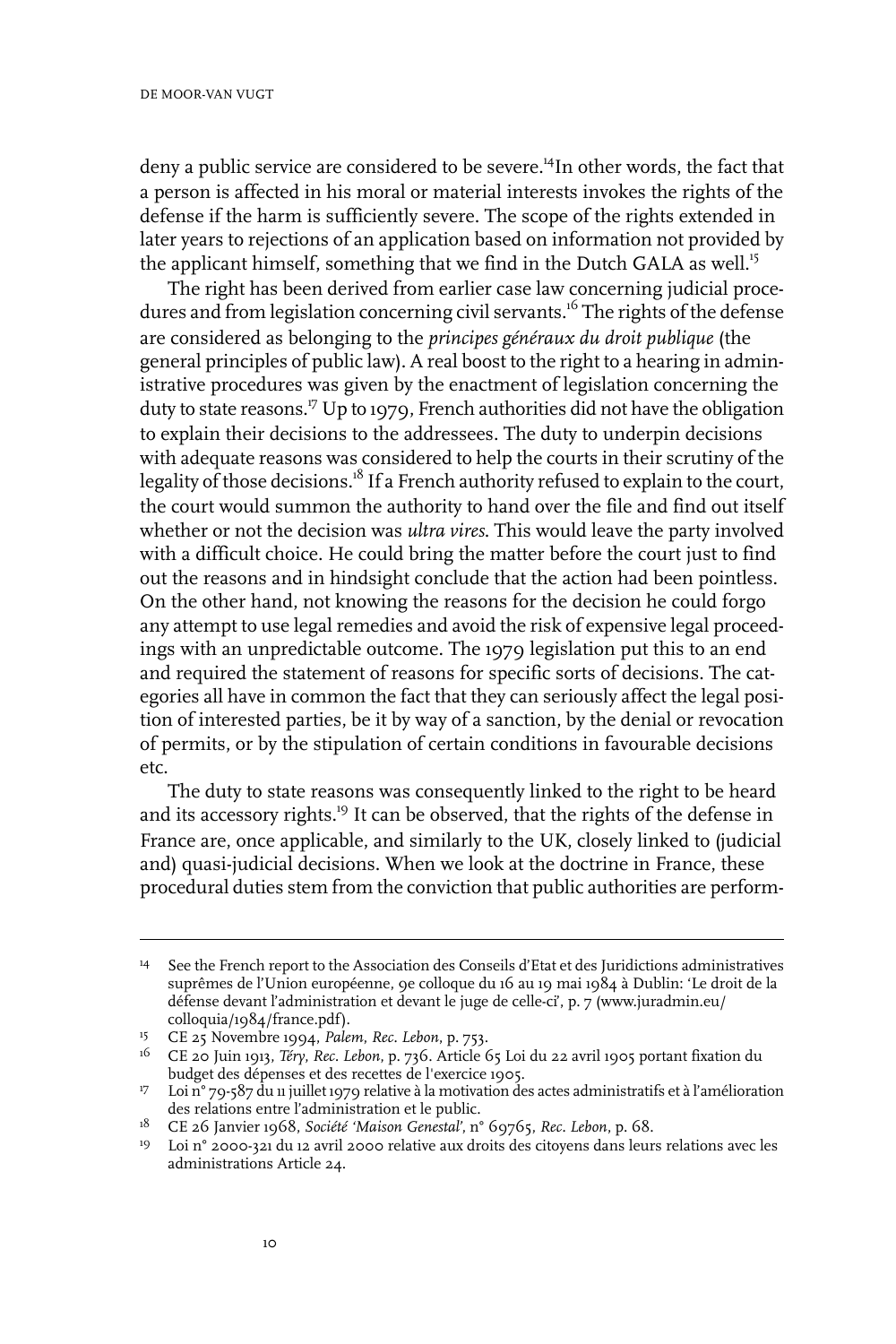ing 'judicial' tasks, such as imposing a sanction, denying a right, or taking away a financial advantage.<sup>20</sup> Therefore, they act quasi-judicially and need to observe the guarantees that are normally given to people that are brought before a court. Here too, we find a more 'essentialist' approach.

## **5 The Origins of the Rights of the Defense in Dutch**  $\mathbf{L}$ **Law**<sup>21</sup>

Unlike the UK and France, Dutch administrative law was not originally acquainted with defense rights, at least not beyond disciplinary staff cases. Administrative procedures were designed in such a way that maximum convenience for the administration was combined with the right to proper administration.

In 1857 the Dutch parliament discussed new legislation for the Council of State.<sup>22</sup> At that time, the Council of State functioned as an advisory college to the Crown, especially in administrative disputes between government and citizens. The system was similar to the French system of *justice retenue*. One of the issues debated was the power of the Council of State to make inquiries and get information about the cases brought before it. Should the Council have the power to invite the parties involved for a hearing? Some members of parliament were against the introduction of such a power because they opposed the Council of State gaining judicial powers in administrative law disputes. The notion of a hearing was thus seen as interconnected with judicial review and judicial powers as well as with the right of the parties to defend their positions. MP's warned against the complications and costs if the procedure would be modeled on the civil law procedure.<sup>23</sup> The latter procedure was adversary in nature and allowed the parties to defend their positions in an oral or written hearing before the court. The opinion was that this went against the nature of the procedure before the Council of State, which was supposed to be simple and offer instruments to help the Council to draw up an adequate advice to the government. To tackle the objections, the government proposed to provide the Council with the power to grant a hearing to the parties involved, only in order

CE 20 Juin 1913, *Téry*, *Rec. Lebon*, p. 736, as discussed in: M. Long et al (eds.), *Les grands arrest* 20 *de la jurisprudence administrative*, Paris: Dalloz 1996 (11e edition), p. 156-162.

<sup>&</sup>lt;sup>21</sup> Historical details in this paragraph were gathered by mrs Klaske de Jong, lecturer Administrative law at the University of Amsterdam. De Jong is preparing a dissertation on continuity and change in the nature and organization of administrative procedure in the Netherlands.

Tweede wetsvoorstel Wet op de Raad van State, *Bijlagen Handelingen II* 1857/58, nr. XLV. 22

*Bijlagen Handelingen II* 1857/58, nr. XLV, p. 849. <sup>23</sup>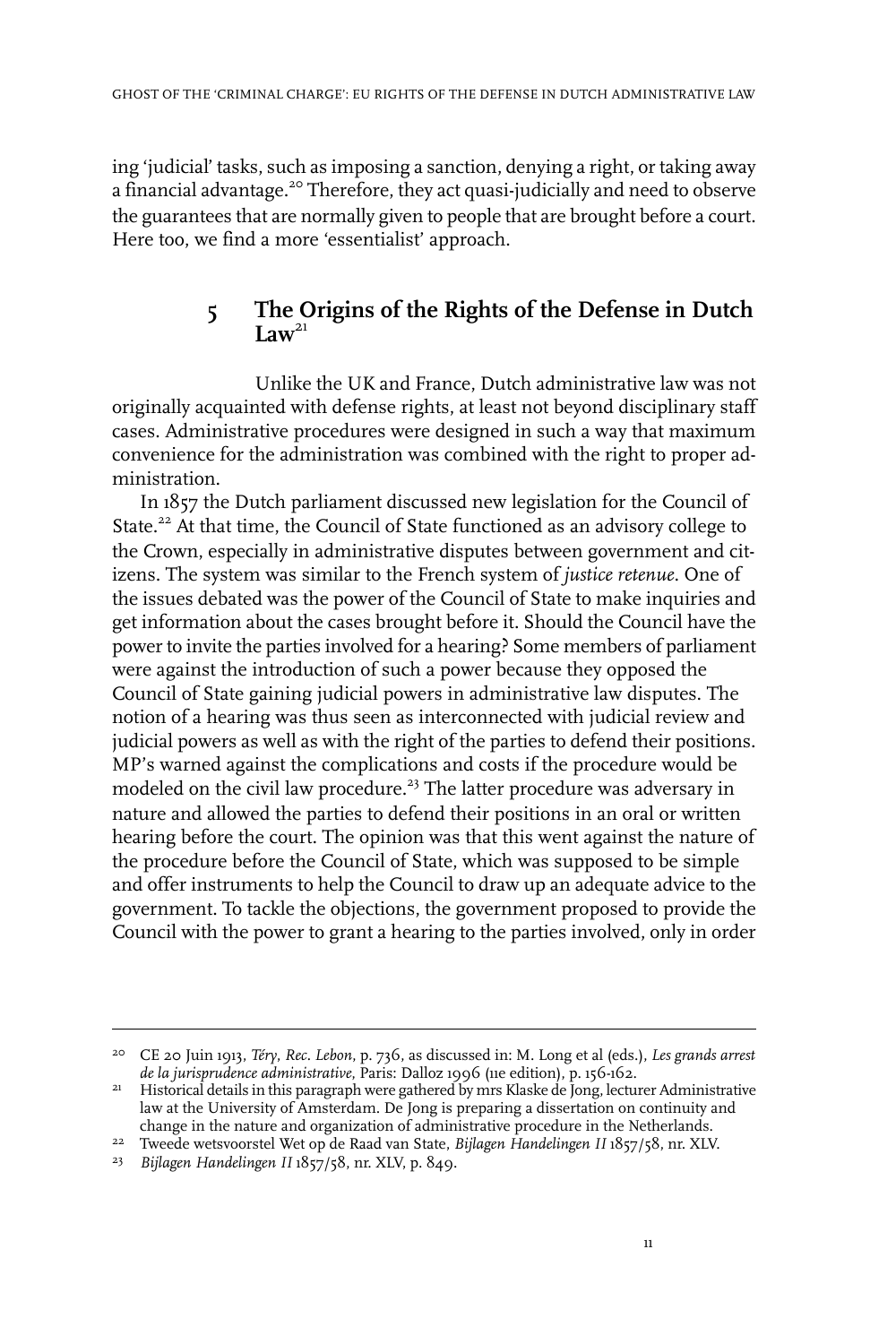to ask questions and thus get the additional information it needed.<sup>24</sup>Thus the instrumentalist approach had made its entrance into Dutch administrative law.

The dominance of the instrumentalist approach is reflected in the report *ABAR*, which was drawn up by respected scholars in 1984 in preparation for a debate on the codification of rules of administrative law. <sup>25</sup> In the section about the duty of the administration to grant interested parties a hearing before a decision is made, the commission concludes that a general principle of law involving such a duty does not exist.<sup>26</sup> The commission observes that case law demands a hearing in relation to the careful preparation of decisions and sometimes in relation to correct behaviour towards a citizen. When the administration performs semi judicial functions, for instance when deciding on formal objections (*bezwaarschriften*), the commission finds that a hearing is warranted. Furthermore, and similar to the French, the commission discerns a category of decisions that seriously affects the legal position of interested parties: disciplinary sanctions, withdrawal of favourable decisions, capacities or rights etc. The commission recommends codification of the right to a hearing in those cases.<sup>27</sup> This last recommendation however, did not get a follow up in the GALA.<sup>28</sup>

The GALA mirrors the instrumentalist approach. Administrative authorities must comply with the rules pertaining to the preparation of decisions, which are provided for in the GALA. Additional provisions can follow from the underlying legislation and from the principles of proper administration (*algemene beginselen van behoorlijk bestuur*). The design of the GALA is largely borrowed from German law. At the same time, legal doctrine has experienced influences of the case law of the European Human Rights Court, as well as of the Court of Justice. This means influences from French law (the original approach of administrative law), German law (in the GALA), human rights law, and EU law. Under these influences the approach in Dutch law seems to be threefold.

In the first place, a hearing is part of the rules pertaining to the preparation of a decision. It serves mainly the interest of the administration in finding the facts. The duty to examine the facts and explore the interests involved may bring about the need to inquire with the interested parties and check the facts. This 'fact finding' function of a hearing is dominant in the GALA.<sup>29</sup> This means that

*Bijlagen Handelingen II* 1857/58, nr. XLV, p. 708 <sup>24</sup>

*Algemene bepalingen van administratief recht* (Rapport van de commissie inzake algemene be-25 palingen van administratief recht), Alphen aan den Rijn: Samsom/H.D. Tjeenk Willink 1984.

<sup>&</sup>lt;sup>26</sup> Rapport *ABAR*, p. 129.

*Rapport ABAR*, p. 133-134. <sup>27</sup>

<sup>&</sup>lt;sup>28</sup> A translation of the GALA in English can be found at: www.rijksoverheid.nl/documenten-enpublicaties/besluiten/2009/10/01/general-administrative-law-act-text-per-1-october-2009.html.

<sup>&</sup>lt;sup>29</sup> See Articles 4:7 and 4:8, that read: Article 4:7 1. Before refusing all or part of an application for an individual decision an administrative authority shall give the applicant the opportunity to express his views if: a. the refusal would be based on information about facts and interests concerning the applicant, and b. this information differs from information the applicant has himself supplied on the matter. 2. Paragraph 1 does not apply if the difference from the appli-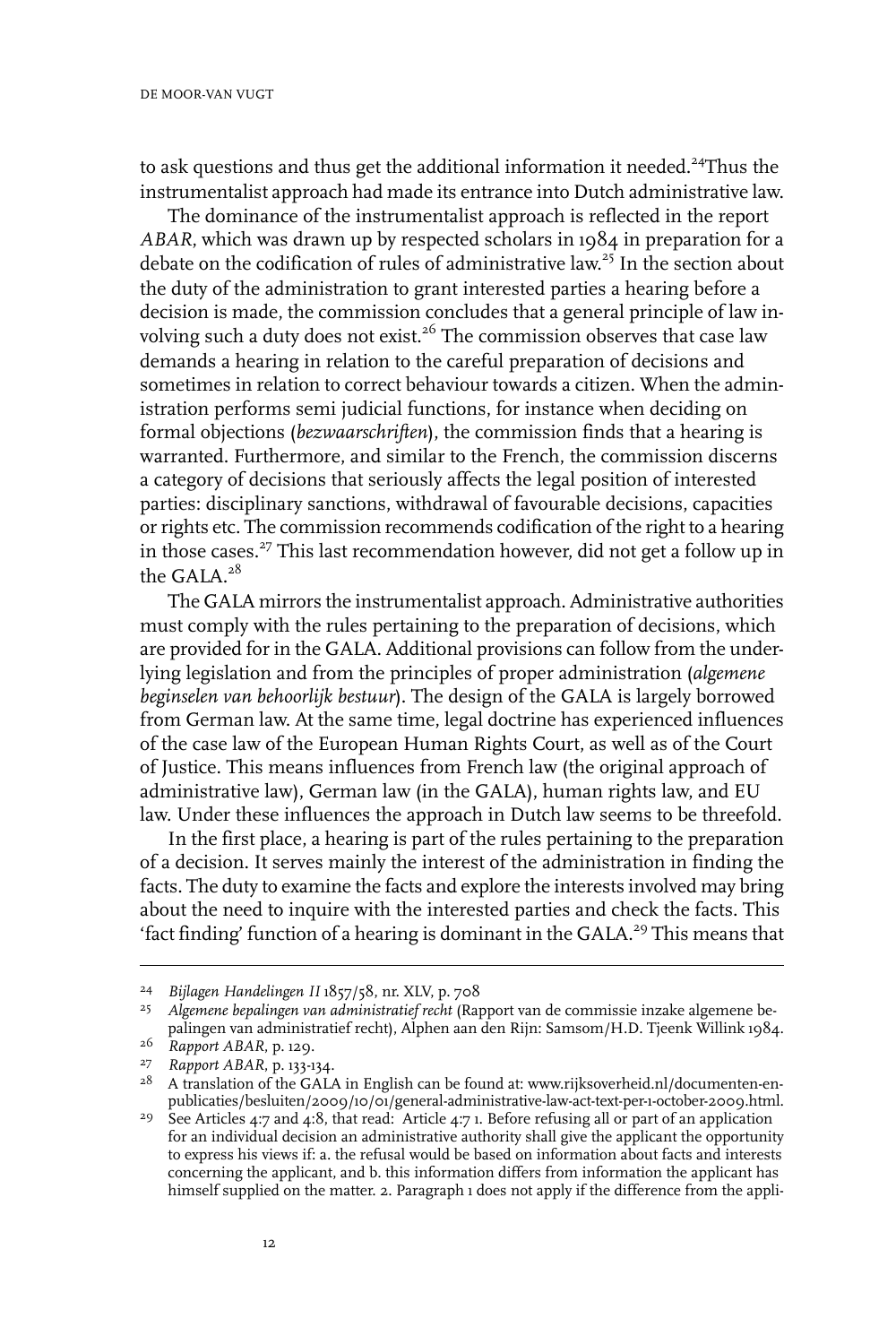a hearing will only take place when the authorities want to establish facts that are not backed by information the interested party has provided. These rules of the GALA therefore, do not oblige public authorities to grant the right to a hearing in the context of defense rights.

Second, rights of the defense are acknowledged in case an administrative sanction boils down to a punishment, or – in other words – a criminal charge. The case law of the European Court of Human Rights, applying Article 6 of the Convention, has been quite influential. The awareness that administrative acts can imply sanctions of a punishing nature, and that some of them must be considered as 'criminal charges' within the meaning of Article 6 has caused a major change in legal thinking.<sup>30</sup> In reaction to the *Engel*-case and in the wellknown *Öztürk*-case, Dutch Courts have established that several important sanctions in national administrative law must comply with Article 6.<sup>31</sup> The most frequently addressed sanction is the administrative fine. This has had important consequences in view of procedural rights. Not only does the right to a previous hearing need to be respected, but also other guarantees like the right to remain silent, the presumption of innocence, or the rule against self-incrimination. The rights of the defense, including the right to have prior notice of the grounds for a sanction and access to the files were incorporated in the GALA only recently, at least as far as the administrative fine is concerned.<sup>32</sup>

Third, in the case of decisions that can gravely affect one's legal position, apart from the 'criminal charge' situation, a hearing is also warranted. These types of cases however, are not designed by way of a right but rather as a duty for the administration to lend its ear to the party affected, who consequently can put forward information about his interests in the matter. This duty is based on the (unwritten) principle of proper preparation of a decision (duty of care or *zorgvuldigheidsbeginsel*). Here we see a hybrid form: on the one hand, the hearing serves the interests of correct decision making and on the other, it is meant to offer an opportunity to defend individual interests involved in the matter. This is illustrated by the example of the decision Dutch lawyers call the administrative sanction of a restoring nature: to repair what has been done or

cation can only have minor significance for the applicant. Article 4:8 1. Before an administrative authority takes a decision about which an interested party other than the applicant can be expected to have reservations, it must give this interested party the opportunity to express his views if: a. the decision would be based on information on facts and interests concerning the interested party, and b. this information was not supplied for the purposes of the decision by the interested party himself. 2. Paragraph 1 does not apply if the interested party has failed to comply with a statutory obligation to supply information.

ECrtHR 8 June 1976, *Engel and Others*, Publ. *ECHR, Series A* No. 22; ECrtHR 21 February 1984, 30 *Öztürk*, *Series A* No. 73.

<sup>&</sup>lt;sup>31</sup> See Rob Widdershoven, 'Encroachment of Criminal Law In Administrative Law In The Netherlands', *ElectronicJournal of Comparative Law*, December 2002, vol 6.4, www.ejcl.org/64/art64- 25.txt.

 $3<sup>2</sup>$  See Articles 5:48 to 5:53 GALA.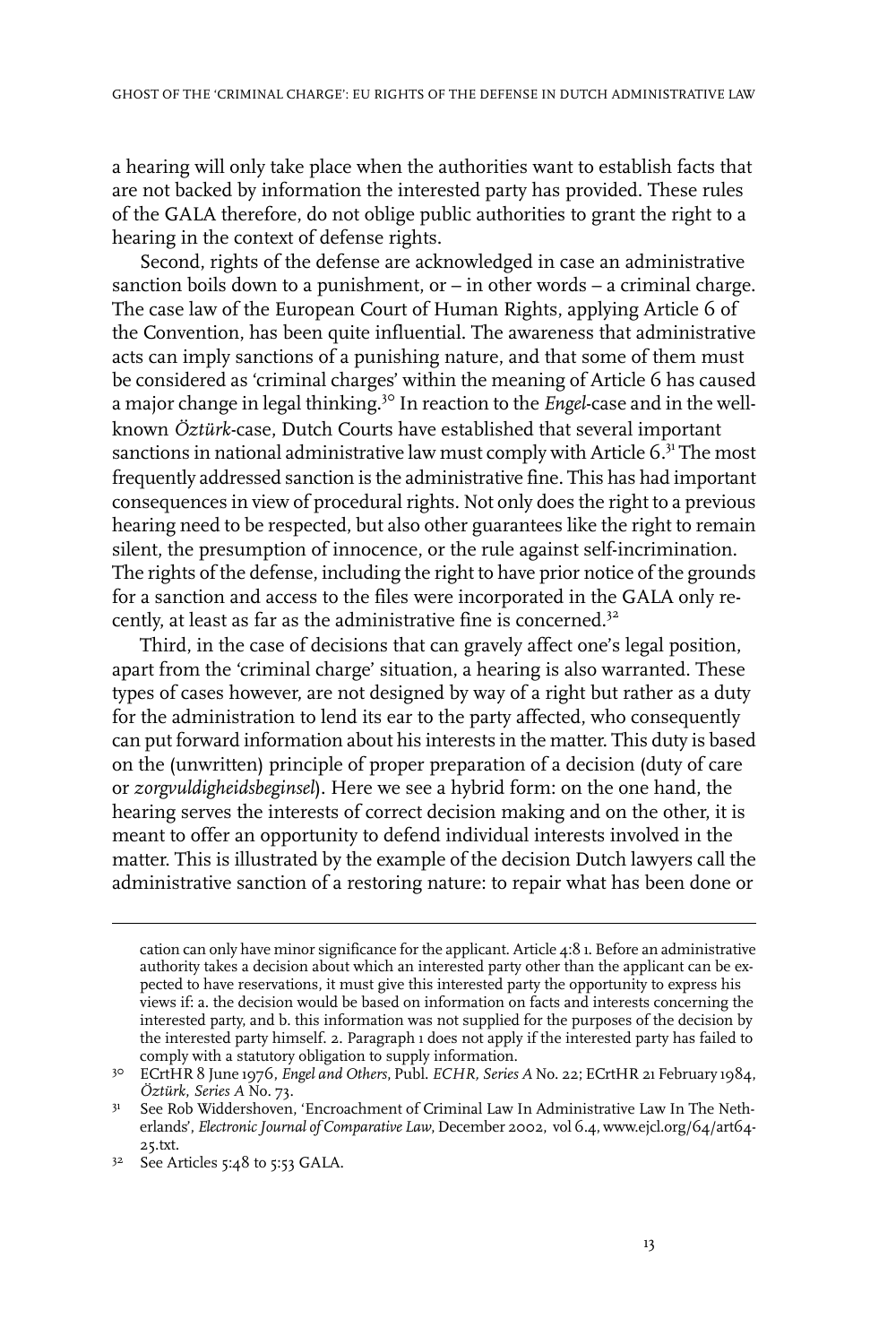omitted in violation of the law (*herstelsanctie*). The French would call this '*mesure* de *police*'. For instance, to demolish a barn that was erected without the necessary permit or to replant trees where trees were cut down without permit. Imposing such a duty to rectify what has been done against the law is not meant to punish, nor to cause injury to the offender or inflict a moral blame. But it is clear that the party addressed by such a measure would want to say something for himself, point out facts that put the situation in a different perspective or rely on mitigating circumstances as such a decision would affect his material interests. In some cases it would also affect his moral interests, especially when the violation is legally framed as an offense. Under EU law, this would be a clear case for the rights of the defense whereas under Dutch law it is a matter of proper decision making.

#### **6 The Dutch Fear of the 'Criminal Charge' Ghost**

As we have seen, different approaches define and determine the scope of application of the rights of the defense and their forms of exercise in British, French and Dutch law. We have seen that the UK and France are inclined to adhere to the essentialist approach and apply the rights of the defense as a method to protect the individual against aggravating decisions. The focus on the instrumentalist approach in the Netherlands leads to difficulties when it comes to the kind of decisions that have a hybrid character. On the one hand, they qualify as measures that serve or restore the public order. On the other hand, they interfere with the interests of the individual and affect those interests severely. By using the right to a hearing as a tool to get more information and make better decisions, the element of protection of the individual that is also part of the right to a hearing and the broader rights of the defense is neglected.

The mix of the instrumentalist with the essentialist approach is greeted with caution and suspicion in the Netherlands, because the essentialist approach is associated with two consequences, neither of which is wanted. The first is the catalogue of rights that accompany the right to a hearing, the right to be clearly informed, in good time, of the essence of the decision the authority intends to take, the opportunity to submit observations, the right to have access to the files and in some cases, respect for legal professional privilege. This catalogue sits uncomfortably with the system of the GALA because the GALA's set up does not (yet) leave room for the third category of decisions that were discussed in paragraph 5. Moreover, granting such rights would mean spending time and effort on decision-making procedures, which is not in line with the overriding instrumentalist thinking within the administration. For these reasons, it is often maintained that the objection procedure offers the required guarantees for these kinds of aggravating decisions.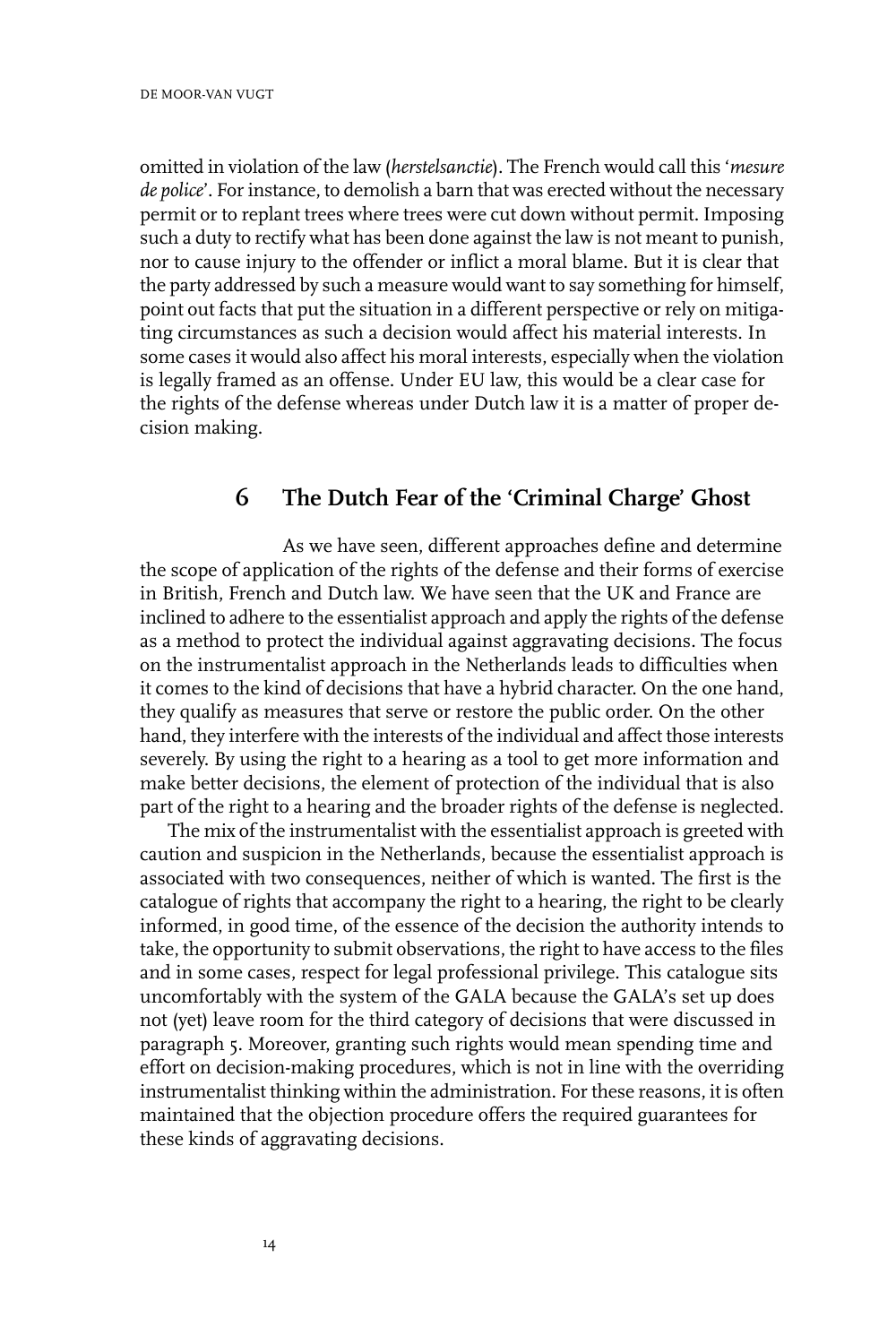The second unwanted consequence is the start of a debate on the nature of the decision, it might be a criminal charge within the meaning of Article 6 ECHR.<sup>33</sup> As a consequence, even more rights must be respected: the right to remain silent, the presumption of innocence, and the protection against self-incrimination. Even the standard of proof is considered to be higher than for other, 'normal' aggravating decisions. The implications of human rights case law have been much debated.<sup>34</sup> The ghost of the 'criminal charge' made every decision with a negative effect suspicious. Withdrawal of permits, grants, social security benefits, all might be criminal charges, just as public order decisions, like closing a polluting factory or a coffee shop causing nuisance in a neighbourhood. There seemed to be an element of deliberate injury or moral blame in every decision. This discussion has made the Dutch authorities very cautious in their qualifications of decisions. The Dutch Council of State decided that the intention to punish as voiced by the legislator (or the administration) should be dominant in order to decide whether or not a decision entails a 'criminal charge'.<sup>35</sup> Therefore, new instruments, like the scrutiny of the integrity of applicants of permits (*Bibob-toets*) or the publication of sanctions (naming and shaming) are expressly denominated as non 'charges' by the legislator, in order to avoid discussion about the extra protection offered by the label 'criminal charge'.<sup>36</sup>

# **7 Rights of the Defense: a Sliding Scale**

The Dutch instrumentalist approach regarding procedural rights in decision-making procedures leads to bias when it comes to the incorporation of the rights of the defense in the administrative law system. The legislator and the administration are reluctant to include them in the GALA. Two reasons prevent them from codification: uneasiness with the procedural rights

<sup>33</sup> See for a survey of the case law: Paul Mahoney, 'Right To a Fair Trial in Criminal Matters under Article 6 E.C.H.R.', *Judicial Studies Institute Journal* 2004, p. 107-139.

See W. Huisman & M.L. Koemans, 'Administrative measures in crime control', *Erasmus Law* 34 *Review* 2008, 1(5), 121-145; Rob Widdershoven, 'Encroachment of Criminal Law In Administrative Law In The Netherlands', vol 6.4 *Electronic Journal of Comparative Law*, (December 2002), www.ejcl.org/64/art64-25.txt; André Klip & Harmen van der Wilt, 'Netherlands' report for the International Association of Penal Law on Ne bis in idem', 73 *Revue Internationale de Droit Pénal* 2002, p. 1091-1137; A.J.C. de Moor-van Vugt, 'The Dutch System of Penal and Administrative Sanctions', in: M.S. Groenhuijsen & M.I. Veldt, *The Dutch Approach in Tackling EC Fraud*, The Hague/London/Boston: Kluwer 1995, p. 37-44.

B.J. van de Griend, *Het oogmerk als ijkpunt, Bestuurlijke sancties in bestuursrechtspraak en wetge-*35 *vingsadvisering*, Raad van State Den Haag 2003, www.raadvanstate.nl.

The *Bibob-toets* has been tested by the ECrtHR and found not to involve the determination of 36 a criminal charge within the meaning of Article 6 § 1 of the Convention. See ECrtHR 20 March 2012, Application no. 18450/07, *Murat BINGÖL v. the Netherlands*.